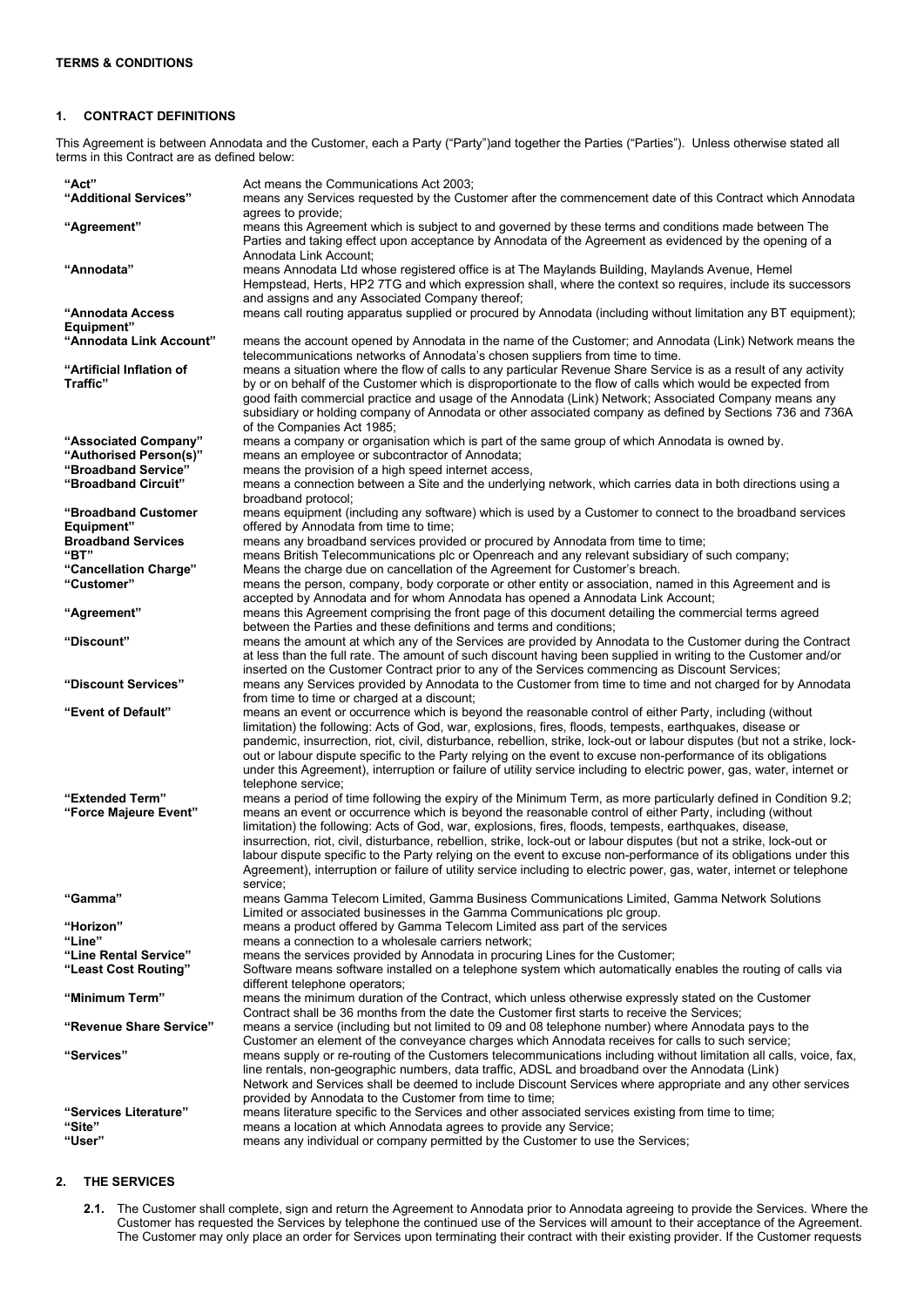any Additional Services, the Customer acknowledges that such Additional Services shall, unless otherwise expressly stated, be provided by Annodata upon and subject to the Agreement and the definition of Services shall be deemed to include any such Additional Services. The Services Literature and any other instructions regarding the use of the Services and the Annodata (Link) Network as may be notified to the Customer by Annodata from time to time shall be complied with promptly and such literature and instructions shall be deemed to form part of the Contract. The Services and the Annodata (Link) Network will only be used in accordance with the Contract. Only the Customer and Users shall use the Services and the Annodata (Link) Network and no other person shall be suffered or permitted to use the same. Annodata shall be entitled to alter any access or authorisation number or method of accessing the Services from time to time and may reprogram the Customers equipment as a result. Annodata shall use all the reasonable care and skill of a competent telecommunications provider to provide the Customer with the Services throughout the term of the Agreement. Annodata shall be at liberty, where necessary, to improve, update or upgrade the Services or alter the provision of the Services without any notice to the Customer provided such alteration does not result in a material adverse change to such Services save that Annodata may change the conditions or service levels relating to the Service (which may have a materially adverse change to such Services) in order to reflect contractual changes imposed upon Annodata by its suppliers (including without limitation BT) or any decision, request by or change in the regulatory regime by the relevant regulatory authorities by giving at least 30 days written notice to the Customer before the change takes effect.

- **2.2.** The Customer undertakes to Annodata to ensure that the Services and the Annodata (Link) Network are not used for; the transmission of any material which is intended to be a hoax call to emergency services or is of a defamatory, offensive, abusive, obscene or menacing character; or otherwise in a manner which constitutes a violation or infringement of the rights of any other party; or otherwise than for the purpose of a telecommunications system; or in a way that does not comply with the terms of any legislation or any codes of practice, regulations or any licence applicable to the Customer or that is in any way unlawful or fraudulent or to the knowledge of the Customer has any unlawful or fraudulent purpose or effect; or in connection with the carrying out of fraud or criminal offence against any other public telecommunications operator; or in any way that constitutes Artificial Inflation of Traffic; or in a way that does not comply with any instructions given by Annodata from time to time; or in a way that in Annodata's reasonable opinion could materially affect the quality of any telecommunications service or other service provided by Annodata or any third party; or to make nuisance calls or spam; or to threaten, harass, stalk, abuse, disrupt or otherwise violate or infringe the rights (including but not limited to copyright, rights of privacy and publicity) of others; or to obtain access, through whatever means, to notified restricted areas of the underlying network; or to send and receive data in such a way or in such amount so as to adversely affect the network (or any part of it) which underpins any Service or to adversely affect other customers of Annodata or of its suppliers; or in a way which (in the reasonable opinion of Annodata) brings the name of Annodata or its supplier into disrepute, or which places Annodata in breach of the Act.
- **2.3.** The Customer agrees that at all times during the term of the Agreement it shall: provide access to and a safe working environment at its Sites for any Authorised Persons during the Customers normal working hours and allow the removal, installation and maintenance of Annodata Access Equipment; keep its telecommunications equipment including without limitation the Annodata Access Equipment in good working order and ensure that the equipment complies with all applicable standards and approvals so as to enable Annodata to provide the Services; only use and connect those telephones, ducting, cables, sockets and other equipment to the Annodata (Link) Network that have been approved in advance by Annodata in writing and comply with all the relevant legislation relating to the use of such equipment including the relevant standards required under the Act; provide all reasonable assistance required by Annodata to enable it to provide the Services; inform Annodata by one months prior notice in writing of any premises relocation or change of telephone number(s) on which the Services are registered; and indemnify Annodata fully against all losses, liabilities, costs (including without limitation legal costs) and expenses which Annodata may suffer or incur as a result of any breach of the Customers obligations under the Agreement including without limitation for fraud or misuse of the Services or the Annodata (Link) Network or the Artificial Inflation of Traffic.

# **3. EXCLUSIVITY, MINIMUM TERM AND ANY EXTENDED TERM**

- **3.1.** The Customer undertakes to Annodata that for the duration of the Minimum Term and for the duration of any Extended Term it will route all its inbound, non-geographic and outbound calls (including without limitation all its voice, fax and data traffic) via Annodata on an exclusive basis. For the avoidance of doubt the Customer acknowledges and accepts that during the Minimum Term and for the duration of any Extended Term it shall not use any services offered by a third party which are competitive with or substantially similar to the Services. In the event of any breach by the Customer of Condition[s 3.2](#page-1-0) to [3.4](#page-1-1) (inclusive) shall apply.
- <span id="page-1-0"></span>**3.2.** In the event that the Customer wishes to terminate the Agreement at any time prior either to the expiration of the Minimum Term or any Extended Term, then Annodata, (at its sole discretion) electing to accept such notice or Annodata terminating this Agreement during the Minimum Term or any Extended Term pursuant to Condition [9.3](#page-4-0) the Customer shall pay in full an amount equal to the Discount for the period any of the Services have been supplied as Discount Services during the Minimum Term or any Extended Term. 3.3 In the event of the Customer: terminating the Agreement; or attempting to terminate the Agreement; or obtaining any services from a third party which are competitive with or substantially similar to the Services; or receiving notice from Annodata terminating the Agreement pursuant to Condition [9.3](#page-4-0) During the Minimum Term or any Extended Term, then the Customer accepts that Annodata shall be entitled to invoice the Customer a cancellation charge which is equal to 30% of the total charges which would have been payable during each month outstanding during the remainder of the Minimum Term or any Extended Term (as relevant) (Cancellation Charge). For the purposes of this Condition.
- <span id="page-1-2"></span>**3.3.** the Cancellation Charge shall be calculated using: the average of the last three monthly amounts invoiced by Annodata to the Customer prior to the Cancellation Charge becoming payable; or the actual amount payable by the Customer for the Services during the last full calendar month immediately prior to the said breach (whichever is the higher); or where no invoice has been submitted to the Customer prior to the Cancellation Charge becoming payable the amount of the estimated spend (divided by 12 where such estimated spend is based upon a year rather than a month). The amount payable pursuant to this Conditio[n 3.3](#page-1-2) is without prejudice to the amounts detailed in Conditions [3.2](#page-1-0) and [3.3](#page-1-2) which are payable in addition.
- <span id="page-1-1"></span>**3.4.** If a Line or the provision of a Line Rental Service is cancelled by the Customer during the Minimum Term or any Extended Term then the balance of the rental which would have been paid for the remaining period of the Minimum Term or any Extended Term (as relevant) becomes payable immediately. Where Annodata terminates this Agreement pursuant to Condition [9.3](#page-4-0) such termination shall for the purposes of this Conditio[n 3.4](#page-1-1) be treated as cancellation by the Customer of the Line Rental Service.

### **4. SERVICE SPECIFIC CONDITIONS AND ACKNOWLEDGEMENTS**

#### **4.1. IP Telephony Services**

Annodata provides a range of IP telephony services (IP Telephony Services) which, together with Annodata's traditional voice services, are delivered from an integrated switching, provisioning and billing platform but your calls are carried by Internet Protocol rather than the traditional Public Switched Telephone Network (PSTN); the IP Telephony Services support 999/112 public emergency call services and such calls will be routed to the national emergency call handling agents. However these services do not operate in the same way as PSTN fixed line 999/112 public emergency call services and connection to such services may not be possible in the event of a service outage caused by loss of Customer connectivity to the internet for whatever reason. In such circumstances the Customer should use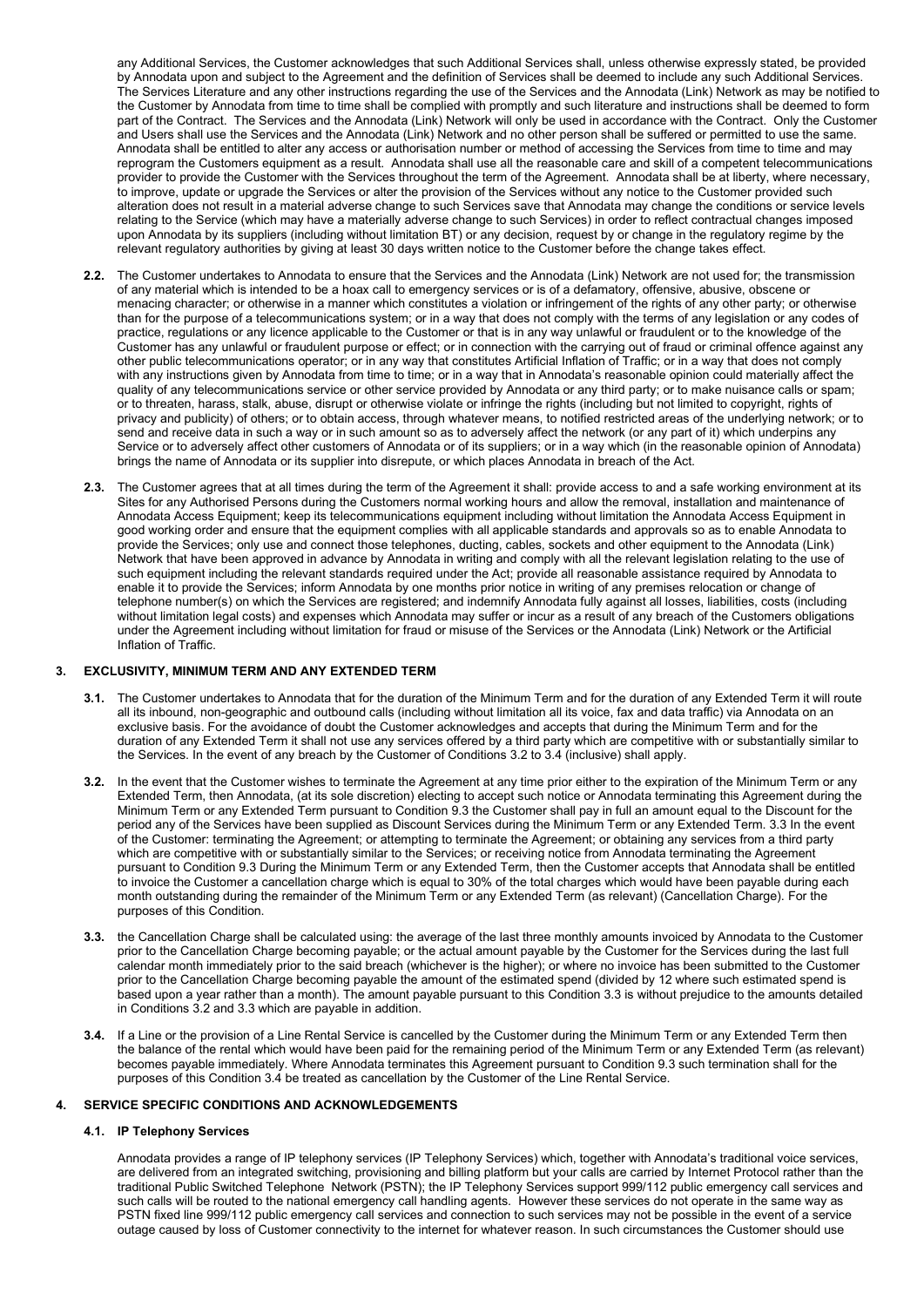their PSTN line to make the emergency call. Furthermore, it may, on occasions, not be possible for emergency services personnel to identify the Customers location and telephone number so this information should be stated promptly and clearly by the Customer when making such a call.

# **4.2. Broadband Services**

- (a) If, in Annodata's opinion any Broadband Customer Equipment fails to comply at any time with the requirements and standards set out by Annodata or is causing disruption to any Service or to other Customers then Annodata may in its absolute discretion disconnect the Broadband Circuit relating to that Broadband Customer Equipment or take such other steps as it judges appropriate to resolve the disruption. In such case, Annodata will inform the Customer.
- (b) The Customer must not use a Broadband Service: to knowingly make available or upload files that contain software or other material, data or information not owned by or licensed to the Customer; or to knowingly make available or upload files that contain a virus or corrupt data; or to falsify the true ownership of software or other material or information contained in a file that the Customer makes available via the Broadband Service; or to publish, post, distribute, disseminate, send, knowingly receive, upload, download, use or reuse material which is abusive, indecent, defamatory, offensive, obscene or menacing, or in breach of copyright, privacy or any other rights; or to deliberately abuse any part of a Annodata Service; or to post or send the same or similar messages in multiple use net or news groups; or to post or send off-topic items to a use net or news group; or to send or provide unsolicited commercial messages or communications in any form; or to falsify user information; or to act in such a way which threatens the integrity or security of any computer system; or with a view to avoiding incurring or paying charges for such usage; or with a view to degrading the use of services by third parties; or to violate general standards of internet conduct and usage such as denial of service attacks, web-page defacement, and port and network scanning; or to disclose passwords; or to violate any restrictions on the size of e-mails; or to forge addresses; or to share network connections in a manner enabling third parties to access and use such connections; or (xviii) other than in accordance with the acceptable use policies of any connected networks.
- (c) Use of the internet (which is separate from the Broadband Service) is at the Customers own risk and subject to any applicable laws. Annodata will not be liable for any goods, services, information, software, or other materials that the Customer may obtain when using the internet or newsgroups, nor for any consequences resulting from viewing, downloading or any interaction whatsoever with the internet or with newsgroups.

### <span id="page-2-0"></span>**4.3. Domain Names**

- (a) The Customer may, from time to time, request that Annodata submits to the relevant domain name registry on the Customers behalf applications for registration of domain names selected by the Customer. Where Annodata elects to accept such a request the Company warrants and represents that: none of the requested domain names or the Customers use of any domain name will interfere with the rights of any third party, infringe upon any service mark, trade mark or other personal, moral or property right; and all statements on any domain name application will be true and correct.
- (b) Annodata reserves the right to require the Customer to select a replacement domain name if, in Annodata's reasonable opinion, there are reasonable grounds to believe that the current choice of domain name is, or is likely to be, in breach of the provisions of Condition [4.3](#page-2-0) (a). The Customer shall, provided it is satisfied with such opinion, acting reasonably, select such a replacement or where such domain name has previously been registered to a third party the Customer shall be obliged to select a replacement. The provisions of this Conditio[n 4.3](#page-2-0) (b) shall apply to any such replacement domain name.
- (c) The registration of the domain name and its ongoing use by the Customer is subject to the relevant naming authority's terms and conditions of use. The Customer undertakes to comply with such terms and conditions. The Customer hereby irrevocably waives any claims it may have against Annodata in respect of any decision of a naming authority to refuse to register a domain name and, without limitation, the Customer acknowledges and agrees that any administration or other charge paid by the Customer in respect of the registration of the domain name is non-refundable in any event.
- (d) In the event Annodata agrees to provide the Customer with an IP Address the Customer will have a non-transferable licence to use any such IP Address allocated by Annodata to the Customer for the duration of this Agreement. If this Agreement is terminated for whatever reason, the Customers licence to use the IP Address shall automatically terminate.
- **4.4.** Number Portability The Customer confirms it is aware of any requirements that may apply in relation to the portability of any numbers and that it does not own any number nor has any right to sell or to agree to transfer any number provided to it.
- <span id="page-2-1"></span>**4.5.** Intellectual Property Rights Nothing in this Agreement entitles the Customer to use and the Customer will not use the logo, trademark or any Annodata or BT intellectual property of BT or any of BTs trading divisions or other BT Associated Company. In addition the Customer will not use, or permit any use of, BTs name in connection with any Annodata Service. Any breach of this Conditio[n 4.5](#page-2-1) will be a material breach of this Agreement for the purposes of Condition 9.3(a).
- **4.6.** Line Rental Service Before any Customer can obtain the Line Rental Service he needs to terminate his contact with BT or his current service provider covering access to the BT network as a consequence of entering into a new Agreement.

### **5. GAMMA & HORIZON INSTALLATIONS**

**5.1.** For Services which include Horizon and Gamma product installations then the following additional terms will apply, the terms maybe viewed at [www.gamma.co.uk/legal/horizon.](https://www.gamma.co.uk/legal/?utm_term=&utm_campaign=G%7CUK%7CDSA&utm_source=adwords&utm_medium=ppc&hsa_kw=&hsa_net=adwords&hsa_ad=469019085525&hsa_tgt=dsa-1113114621758&hsa_acc=1752624229&hsa_cam=1780533584&hsa_src=g&hsa_ver=3&hsa_mt=b&hsa_grp=112643297720&gclid=Cj0KCQiAnKeCBhDPARIsAFDTLTLEj4jdn41ZCCUMyxjp4ivE3orqiPQhOT1_Fnwgz56Pkl2aqlDo_ZcaAu4WEALw_wcB)

### **6. EQUIPMENT**

- **6.1.** The Customer shall prepare the Site in accordance with Annodata's reasonable instructions.
- **6.2.** The Customer shall provide without charge or cost to Annodata appropriate equipment space, ducting, environment and continuous stable electrical power to install and maintain the Annodata Access Equipment at its Site and to enable Annodata to provide the Services.
- **6.3.** The Customer agrees to restore the condition of the Site including any redecoration that may be required after installation is completed.
- **6.4.** Prior to installation of the Annodata Access Equipment the Customer shall obtain all necessary consents including without limitation, consents for any necessary alterations to buildings, permission to cross other people's land or permission to put Annodata Access Equipment on their property.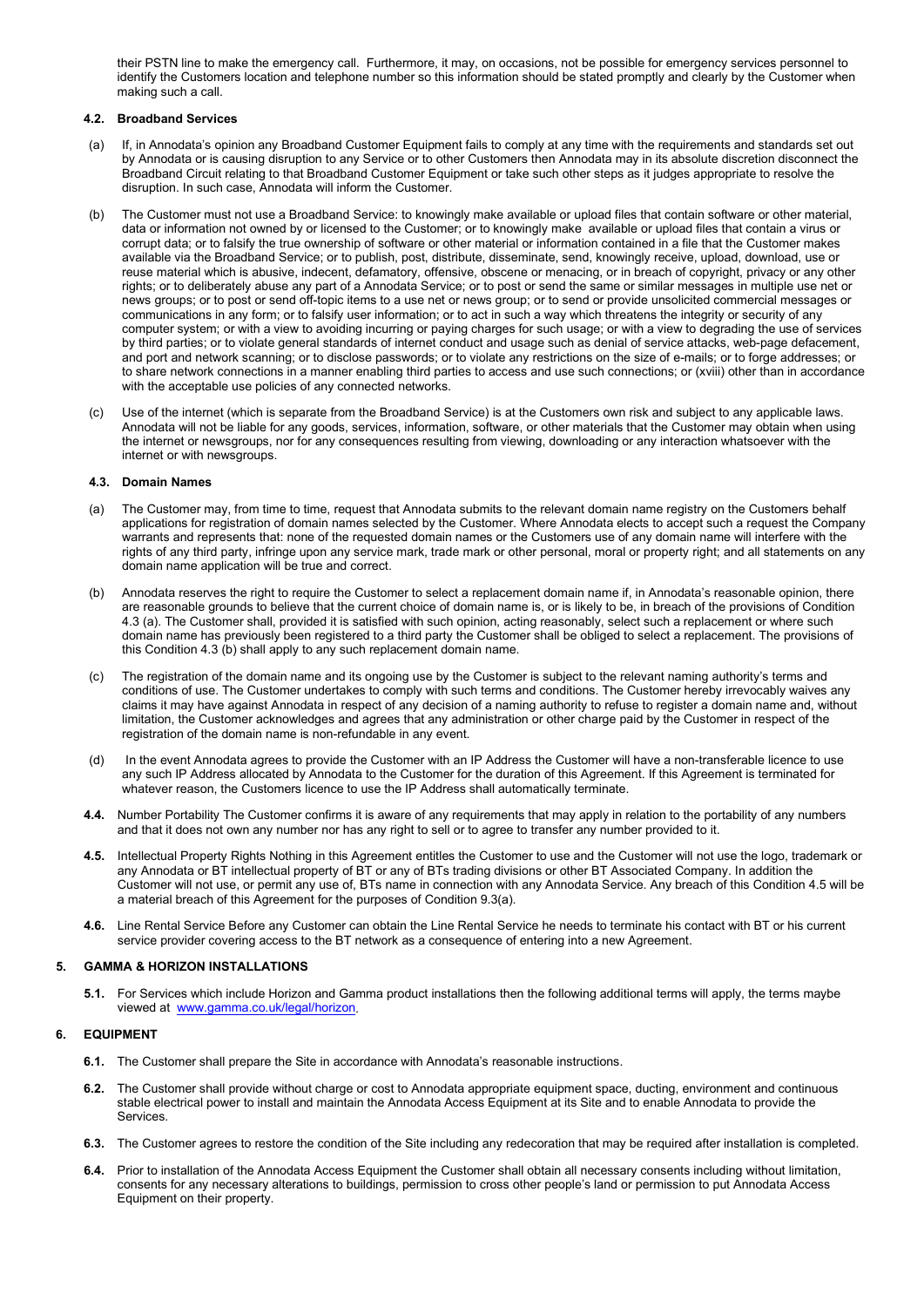- **6.5.** Title to any Annodata Access Equipment shall remain with Annodata or it provides (as relevant) and whilst the Annodata Access Equipment is on the Customers premises, the Customer shall ensure that it is kept safe and secure and is not interfered with by any person other than an Authorised Person.
- **6.6.** Upon termination of the Agreement, the Customer will at Annodata's option, either ensure that Annodata is allowed prompt access to all relevant premises to remove the Annodata Access Equipment or procure that the Annodata Access Equipment is returned to Annodata, in either case within 14 days of Annodata's request.
- **6.7.** If the Customer fails to allow access for the removal of Annodata Access Equipment (as required pursuant to Condition 9.6(b)) the Customer will pay all of Annodata's access costs in recovering the Annodata Access Equipment.
- **6.8.** If the Customer prevents Annodata from recovering the Annodata Access Equipment or the Annodata Access Equipment is, in the reasonable opinion of Annodata, damaged the Customer shall pay to Annodata on demand a sum equal to the market value of the Annodata Access Equipment at that time.
- **6.9.** Where the Customer has Least Cost Routing Software available for use at its premises, Annodata will, if necessary, and at its sole discretion, reprogram it in order to provide the Services.
- **6.10.** Where the Customer does not have Least Cost Routing Software available for use at its premises, Annodata will, if necessary, and at its sole discretion supply, install and connect the Customer to Annodata Access Equipment in order to provide the Services.

#### <span id="page-3-2"></span><span id="page-3-0"></span>**7. CHARGES AND PAYMENTS FOR THE SERVICES**

- **7.1.** The Customer shall pay to Annodata the charges for the Services as detailed in the Customer Agreement or as otherwise notified to the Customer by Annodata from time to time.
- **7.2.** All sums due to Annodata under this Agreement shall become due on the date of the relevant invoice and are payable within 14 days (including week-ends and bank holidays) of the date of the relevant invoice.
- **7.3.** In the event of any error or omission in a Annodata invoice for any period, Annodata may issue a corrective invoice at a later date, but no later than four months after the relevant invoice date.
- **7.4.** If the Customer fails to make any payment without prejudice to its other rights hereunder, Annodata shall have the right to require the Customer to pay all sums due on demand.
- **7.5.** Time of payment of all sums due to Annodata under the Agreement shall be of the essence.
- **7.6.** Annodata reserves the right to amend its charges for the Services from time to time by 7 days prior written notice to the Customer.
- **7.7.** Annodata shall use its best endeavours to bring to the attention of the Customer any variation in prices prior to their implementation.
- <span id="page-3-1"></span>**7.8.** Without prejudice to Annodata's rights to treat the non-payment as a material breach of the Agreement, Annodata reserves the right to charge interest on outstanding amounts from the due date until payment is received in full at a rate equal to: 5% per annum above the Barclays Bank plc base lending rate as current from time to time (where the Customer is not obtaining the Services in the course of business); or such interest rate as is prescribed from time to time by the Late Payment of Commercial Debts (Interest) Act 1998 (where the Customer is obtaining the Services in the course of business) whether before or after judgement. Interest shall continue to accrue notwithstanding termination of the Agreement for any cause whatsoever and is deemed to accrue on a day to day basis from and including the date for payment under Conditio[n 6.1.](#page-3-0)
- **7.9.** Annodata reserves the right to charge for administrative costs incurred by Annodata in pursuing late payers.
- **7.10.** All sums due to Annodata under the Agreement are subject to Value Added Tax(VAT), and any other applicable taxes, levies or charges which may from time to time be introduced.
- **7.11.** The Customer shall be liable for all charges arising from use of the Services by any person utilising the Customers registered Services telephone number(s) (with or without Customers authorisation) whether fraudulently or improperly using the Services until such time as the Customer has notified Annodata of any unauthorised use of the Service.
- **7.12.** Annodata shall invoice for the Services monthly and the charge for each call will be rounded up to the next whole legal tender.
- **7.13.** In the event that any claim of any kind is made against Annodata relating to goods facilities or services made available as a result of a Revenue Share Service call or as a result of any act which happens in consequence of the Revenue Share Service call, either by BT, Gamma or any other intermediate interconnecting network or by an end user or acquirer of any such goods facilities or services or by a party suffering allegedly as a result of any such actor thing who has obtained access to such goods facilities or services by use of the Revenue Share Service number, the Customer shall indemnify and keep indemnified Annodata against all costs charges claims and liabilities howsoever deriving from any such claim.
- **7.14.** The Customer agrees to pay Annodata for all call-out visits required from Annodata (at its then current published rates which shall be notified to the Customer in advance of any call out) where Annodata determines that (i) the problem with the Services or the Annodata (Link) Network is not the fault of Annodata or the Annodata Access Equipment or (ii) the Annodata Access Equipment has been damaged by the Customer.
- **7.15.** Annodata reserves the right to charge on to the customer any network rate increase for the services being provided to the customer. Annodata may increase charges in line with RPI changes % increase to the rentals, Calls and Services provided

### **8. DATA PROTECTION**

- **8.1.** Both Parties shall fully adhere to all applicable Data Protection Legislation.
- **8.2.** For the purposes of the Data Protection Legislation, the Parties agree that the CUSTOMER is the Data Controller in respect of any Personal Data that Annodata processes in the course of performance of this Agreement for the Customer (other than business contact data processed by Annodata to allow it to manage the Customer's Agreement) and that Annodata is the Data Processor for the purposes of Processing Personal Data pursuant to this Agreement. The Customer shall ensure all its instructions to Annodata in respect of Personal Data (including the terms of the Agreement) shall, at all times be in accordance with Data Protection Legislation.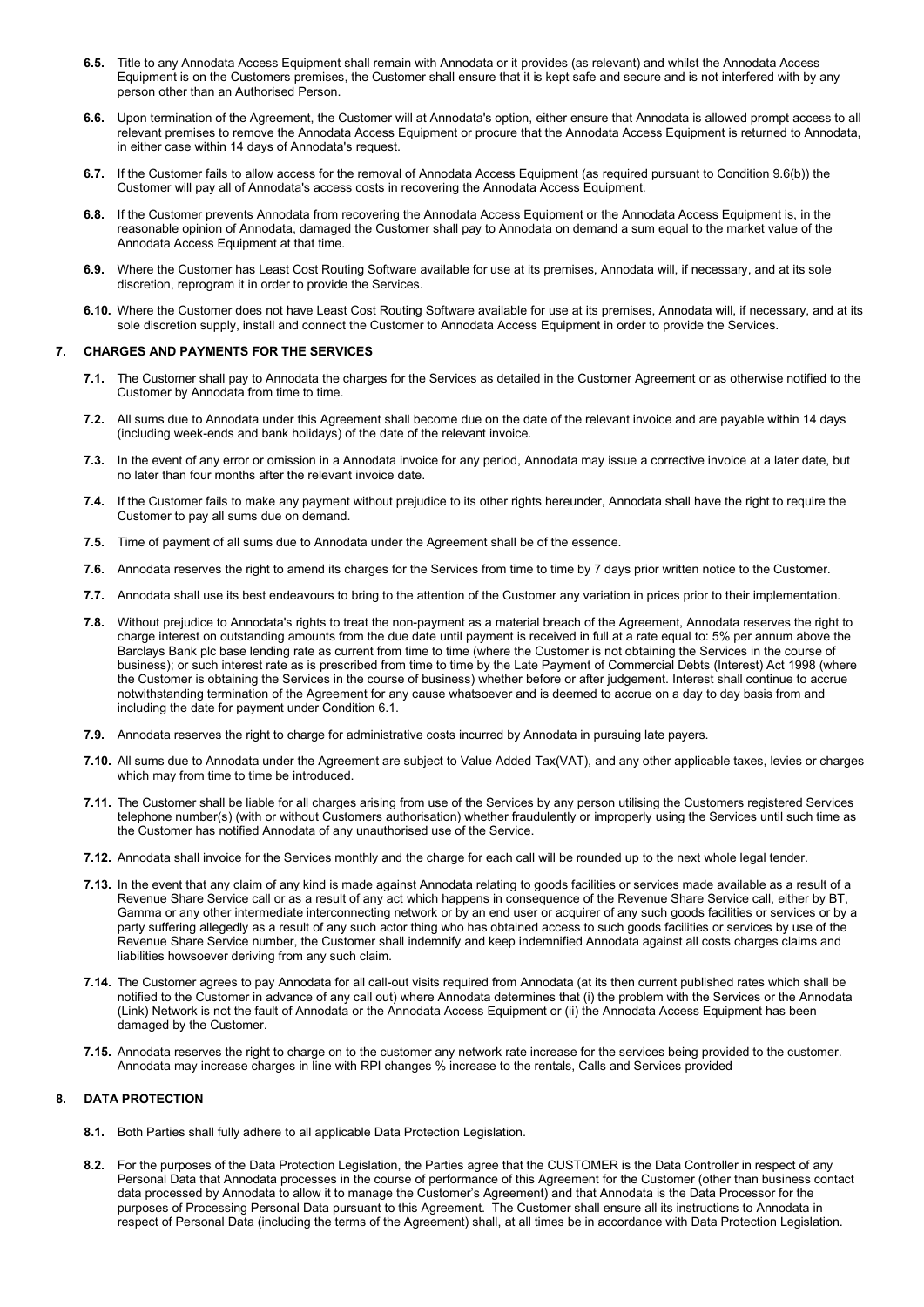**8.3.** In the event Annodata processes Personal Data as Data Processor, Annodata shall process Personal Data in accordance with Annodata Data Processing terms & conditions which are accessible vi[a www.annodata.co.uk](http://www.annodata.co.uk/) and which are incorporated by reference and form part of this Agreement.

In the event that one Party processes Personal Data (as Data Controller of that Personal Data) of the other Party, or if the one Party receives Personal Data directly from affected Data Subjects of the other Party, such personal data shall be processed by the one Party under the privacy statement of that one Party. The Annodata privacy statement is available o[n www.annodata.co.uk.](http://www.annodata.co.uk/)

### **9. ANNODATA'S RIGHT TO SUSPEND AND ALTER THE AGREEMENT**

- **9.1.** Annodata may suspend the Services to the Customer at its sole discretion including but not limited to the following:- in the interests of the quality of the Services or the Annodata (Link) Network; or if any credit limit agreed between The Parties from time to time is exceeded; or if any term of the Agreement is breached (including, without limitation, in the event of a failure to make any payment or provide any deposit required to be made or provided under the Agreement); or in order to comply with an order, instruction or request of any government, emergency service organisation or other competent authority; or if fraud or attempted fraud or serious illegal misuse is suspected by Annodata (in its reasonable opinion) to have taken place or possibly be about to take place in connection with the use of the Services or the Annodata (Link) Network; or if in Annodata's reasonable opinion it suspects the Customer is offering to resell the Services to any third party.
- <span id="page-4-1"></span>**9.2.** Annodata may alter or replace this Agreement from time to time upon 30 days prior notice to the Customer PROVIDED THAT if such alteration or replacement terms are materially detrimental to the Customer the Customer may terminate this Agreement within 30 days of the date of Annodata's written notice by providing Annodata with 30 days prior written notice (during which time the alteration or replacement shall not be effective).
- **9.3.** Where Annodata alters the provisions of the Services pursuant to Claus[e 2](#page-0-0) the Customer shall not be entitled to terminate the Agreement pursuant to Conditio[n 9.2](#page-4-1)

## <span id="page-4-2"></span>**10. TERMINATION**

- **10.1.** The Agreement may be terminated by either Annodata or the Customer giving at least 90 days prior notice in writing to the other (including week-ends and bank holidays) PROVIDED THAT such notice does not expire prior to the expiration of the Minimum Term or any Extended Term (as relevant). **Note that any termination requests must be provided by email to contracts@annodata.co.uk in order to be valid.**
- **10.2.** If neither Party provides notice to terminate in accordance with Condition [9.1](#page-4-2) the Parties agree that the Agreement shall automatically be renewed for a further fixed period equal to the Minimum Term (Extended Term). If neither Annodata nor the Customer provide notice to terminate any Extended Term in accordance with Conditio[n 9.1](#page-4-2) the Customer and Annodata agree that the Agreement shall automatically be renewed from time to time for further fixed periods equal to the Minimum Term.
- <span id="page-4-0"></span>**10.3.** Annodata may (without prejudice to its other rights) terminate the Agreement forthwith by written notice to the customer in the event that: the Customer fails to make any payment when it becomes due to Annodata or shall default in due performance or observance of any obligation under the Agreement or any other Agreement with Annodata or an Associated Company and (in the case of remedial breach) fails to remedy the breach within a reasonable time specified by Annodata in its written notice so to do; or where the Customer (being an individual) or one or more individuals forming part of the Customer (where such Customer comprises several individuals) enters into or proposes an arrangement or composition with his creditors or commits any act of bankruptcy or if any petition or receiving order in bankruptcy is presented or made against him or he suffers any process of execution or distress upon his assets; or where the Customer (being a Company) has an interim order made, or a voluntary arrangement approved, or if any circumstances arise which entitle the court or a creditor to appoint a receiver or administrator or to present a winding-up petition or make a winding-up order or is dissolved or struck off the register of companies in respect of that Customer or the assets of the Customer or any substantial part thereof or where the Customer is unable to pay its debts as they fall due from time to time.
- **10.4.** The expiry or termination of this Agreement shall be without prejudice to any accrued rights or liability of either party prior to such expiration or termination. The terms of this Agreement shall continue to bind the parties hereto to such extent and for so long as may be necessary to give effect to the rights and obligations embodied in it including without limitation Conditions 3.2, 3.3, 3.4, 4, 5.5 to 5.8 (inclusive), 6, 7, this Condition 9, 10 and 13 to 18 (inclusive).
- **10.5.** Annodata may terminate a Broadband Circuit or the provision of a Line Rental Service to any individual Site on 28 days written notice to the Customer in circumstances which include but are not necessarily limited to the following: where a Site has been demolished; or where the new occupant at a Site does not wish to receive such Services.
- **10.6.** If the Agreement is terminated by either party hereto, the Customer shall: pay to Annodata all arrears of charges (including without limitation any charges payable pursuant to Conditions 3.2 to 3.4 (inclusive)) together with any interest payable under the Agreement up to the date of termination; return to Annodata all equipment owned or provided by Annodata and/or allow Annodata access forthwith to the Customers Site for the removal of any Annodata Access Equipment; undertake and comply with the provisions of Conditions 5.6 to 5.8 (inclusive); and cease being provided the Services and have no right to use the Annodata (Link) Network and have no right to use the same and no attempt shall be made to make calls via the Services.

## <span id="page-4-4"></span>**11. LIMITATION OF LIABILITY**

- **11.1.** The following provisions set out Annodata's entire liability (including any liability for the acts and omissions of its directors, officers, employees, agents or sub-contractors) to the Customer in respect of: any breach of its contractual obligations arising under this Agreement; and any representation statement or tortious actor omission including negligence arising under or in connection with this Agreement. AND THE CUSTOMERS ATTENTION IS IN PARTICULAR DRAWN TO THE PROVISIONS OF THIS CONDITION 11.
- **11.2.** Any act or omission on the part of Annodata or their directors, officers, employees, agents or subcontractors falling within Condition 10.1 shall for the purposes of this Condition 11 be known as an Event of Default.
- <span id="page-4-3"></span>**11.3.** Annodata's liability to the Customer for fraud, fraudulent misrepresentation and/or for death or injury resulting from their own or that of their directors, officers, employees, agents or sub-contractors negligence shall not be limited.
- **11.4.** SUBJECT TO THE PROVISIONS OF CONDITIO[N 11.3,](#page-4-3) Annodata's ENTIRE LIABILITY IN RESPECT OF ANY EVENT OF DEFAULT SHALL BE LIMITED TO DAMAGES NOT EXCEEDING THE SUMS PAID BY THE CUSTOMER TO Annodata FOR THE SERVICES PURSUANT TO THIS AGREEMENT IN THE PRECEDING THREE MONTH PERIOD IN THE CASE OF A SINGLE EVENT OF DEFAULT AND TWICE THE SUMS PAID BY THE CUSTOMER TO Annodata FOR THE SERVICES PURSUANT TO THIS AGREEMENT IN THE PRECEDING THREE MONTH PERIOD IN THE CASE OF ALL EVENTS OF DEFAULT OR SERIES OF CONNECTED EVENTS OF DEFAULT OCCURRING IN ANY TWELVE MONTH PERIOD.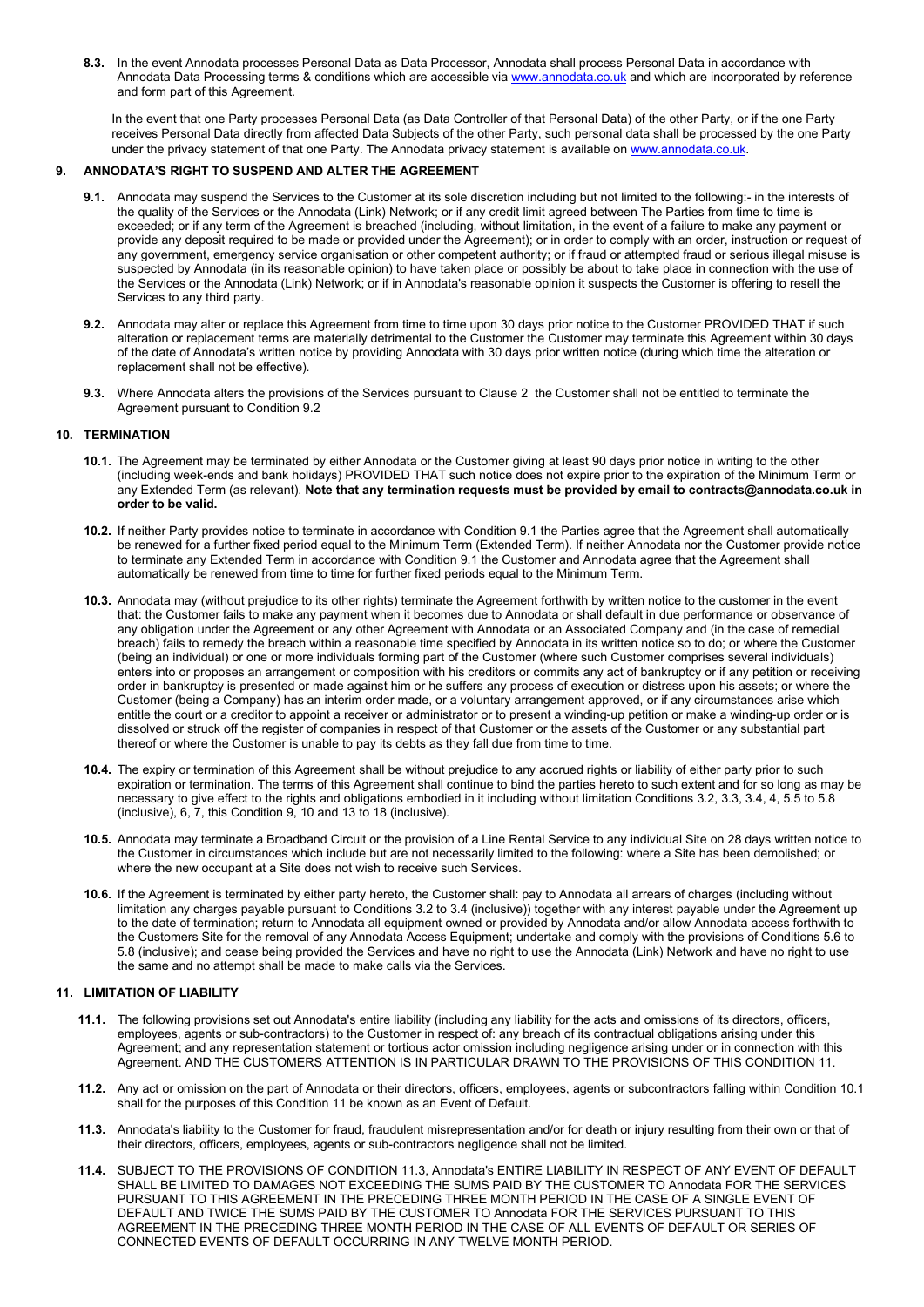- 11.5. Subject to Conditio[n 11.3,](#page-4-3) Annodata shall not be liable to the Customer in respect of any Event of Default: for loss of profits, for loss of goodwill; for loss of Agreements; for loss of opportunity; for loss of data; for loss of business; or for any similar losses or pure economic loss; or for any type of: special; indirect; or consequential loss whatsoever or howsoever, even if such loss was reasonably forseeable or Annodata had been advised of the possibility of the Customer incurring the same.
- **11.6.** If a number of Events of Default give rise substantially to the same loss then they shall be regarded as giving rise to only one claim under the Agreement.
- **11.7.** Except in the case of an Event of Default arising under Condition [11.3,](#page-4-3) Annodata shall have no liability to the Customer in respect of any Event of Default unless the Customer shall have served notice of the same upon Annodata within six months of the date the Customer became aware of the circumstances giving rise to the Event of Default or the date when it ought reasonably to have become so aware.
- **11.8.** Annodata shall not be responsible for complying with statutory regulations, or local by-laws, or the fulfilment of any special regulations affecting the Customer.
- **11.9.** Save as set out in Conditio[n 11.3,](#page-4-3) Annodata shall have no liability under this Agreement of the acts and omissions of other public telecommunication operators or the breakdown total or partial of the Annodata (Link) Network or any other network.
- **11.10.** To the extent that all or any part of the Services are faulty, unavailable or interrupted, the Customers sole and exclusive remedy shall be to be to such compensation as Annodata is entitled to from time to time from its relevant wholesale supplier.
- **11.11.** Annodata shall not be liable for faults in the Customers telecommunications equipment which result in Annodata being unable to provide the Services.
- **11.12.** Dates and times for provisions of the Services shall be estimates only and no liability shall accrue to Annodata for failure to meet any such dates or times. Annodata will not be held responsible for any loss due to programming errors or omissions made by any Authorised Person.
- **11.13.** Annodata does not warrant that the Services will be fault free or free of interruption. In the event of any failure in the Services, Annodata shall not be liable to the Customer for any charges incurred by the Customer should it direct its telecommunication traffic to another carrier.
- **11.14.** Annodata reserves the right not to provide the Services due to any technical limitation in the Customers telephone system, telephone exchange or Annodata Access Equipment.
- **11.15.** You must pay the charges for the Services according to the applicable tariff(s). This applies whether you or someone else use the Services and whether the Services are used with your full knowledge and consent or otherwise. (This means by way of example but not by way of limitation that you are liable to pay for all calls made as a result of "rogue diallers", unbarred premium rate numbers and calls made by any third party gaining unauthorised access to your telephony systems).
- **11.16.** We shall not be liable for any costs, or consequential losses or consequential costs relating to telephone calls or any malicious acts resulting from these telephone calls made in a malicious or otherwise manner, made through the telephone system either from within the Customer's premises or by a third party obtaining access to the Customer's system. For the avoidance of doubt, the security of the Customer's telephone system is the sole responsibility of the Customer notwithstanding any work carried out on the system by our employees or subcontractors.
- **11.17.** The obligations set out in this Conditio[n 11](#page-4-4) as to limitations of liability shall remain in full force and effect notwithstanding the expiration or any termination of this Agreement for any reason whatsoever.

### **12. DEPOSIT**

- **12.1.** Annodata may at any time before or after the provision of the Services require payment by the Customer in a manner specified by Annodata of a sum to be held by way of a deposit as and against any charges arising from use of the Services by the Customer and Annodata shall be entitled to offset such deposit against any sums due under this Agreement from time to time including interest due or owing to Annodata pursuant to Conditio[n 6.8.](#page-3-1)
- **12.2.** Any deposit held by Annodata will not accrue interest whatsoever although any deposit (or part thereof) which is held by Annodata for over one year and which is subsequently repaid to the Customer may, at Annodata's discretion, attract interest at an amount determined by Annodata.

# **13. ASSIGNMENT**

- **13.1.** The Customer shall not assign, transfer, sub-contract, delegate or otherwise deal with all or any of its rights under the Agreement.
- **13.2.** Annodata shall have the right to assign or otherwise transfer, sub-contract, delegate all or any of its rights and obligations hereunder to an Associated Company or other person.

#### **14. FORCE MAJEURE**

- **14.1.** Neither Party shall be liable to the other Party by reason of any failure or delay in performance of its obligations under this Agreement which is due to a Force Majeure Event where there is no practicable means available to the Party concerned to avoid such failure or delay.
- **14.2.** A Party that is subject to a Force Majeure Event shall not be in breach of this Agreement provided that:
	- **14.2.1.**it promptly notifies the other Party in writing of the nature and extent of the Force Majeure Event causing its failure or delay in performance; and
	- **14.2.2.**it could not have avoided the effect of the Force Majeure Event by taking precautions which, having regard to all the matters known to it before the Force Majeure Event, it ought reasonably to have taken, but did not; and
	- **14.2.3.**it has used all reasonable endeavours to mitigate the effect of the Force Majeure Event by carrying out its obligations under this Agreement in any way that is reasonably practicable and the Party resumes the performance of its obligations as soon as reasonably possible.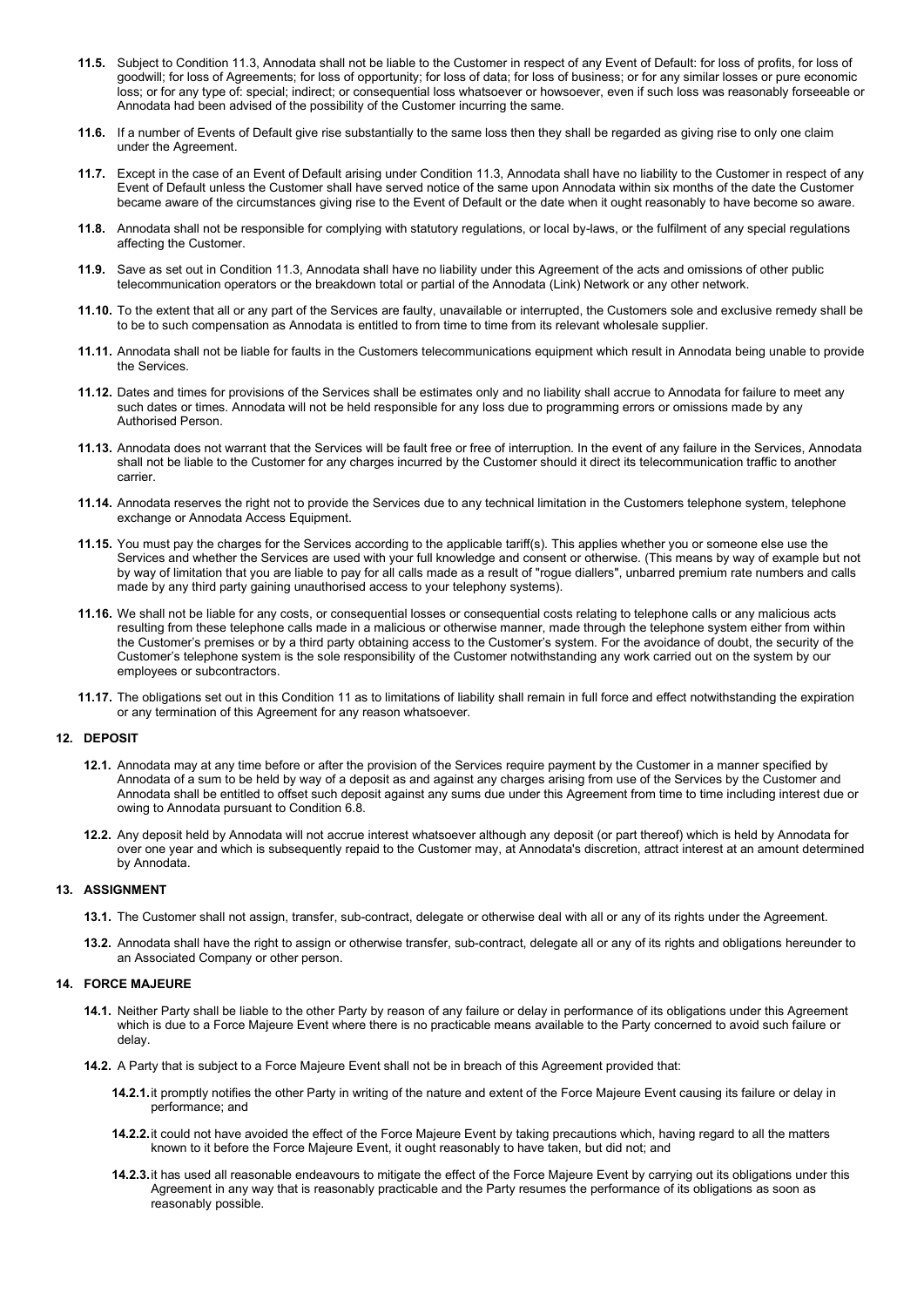- **14.2.4.**Notwithstanding the provisions of this Clause 13, the CUSTOMER agrees that its obligation to pay the Charges and all other sums payable to Annodata shall not be affected by a Force Majeure Event, and that such sums shall be paid in accordance with this Agreement, including but without limitation to Claus[e 6](#page-3-2)
- **14.2.5.**If the Force Majeure Event continues for a continuous period of more than three months, subject to payment by the CUSTOMER to ANNODATA of the amounts detailed at Clauses 16.2.1, 16.2.2, and 16.2.3, either Party may terminate this Agreement by giving fourteen (14) days' written notice to the other Party.

#### <span id="page-6-0"></span>**15. ANTI-BRIBERY**

**15.1.** Each Party shall comply with the Bribery Laws and all policies with which each Party is required to comply relating to the prevention of bribery and corruption and each shall ensure that:

**15.1.1.**all of that Party's personnel; and

- **15.1.2.**all other persons associated with that Party involved in performing services for or on behalf of that Party or otherwise involved with this Agreement so comply.
- **15.2.** Customer agrees to:
	- (i) comply with all Applicable Laws, statutes, regulations, and codes relating to anti-bribery and anti-corruption;
	- (ii) not offer, promise, authorise, give, request, demand or accept any improper payment, anything of value, or an undue advantage for, to, or from anyone in government and or the private sector in order to gain, retain or direct business, or secure any other improper advantage for Customer or any person;
	- (iii) have and maintain in place throughout the Term of this Agreement its own policies and procedures to ensure compliance with Applicable Laws, statutes, regulations, and codes relating to anti-bribery and anti-corruption and will enforce them where appropriate;
	- (iv) immediately notify Annodata in writing if a foreign public official becomes an officer or employee of Customer or acquires a direct or indirect interest in Customer, and Customer warrants that it has no foreign public officials as direct or indirect owners, officers or employees at the date of this Agreement;
	- (v) notify Annodata immediately, or in any event, in not less than thirty (30) days after it becomes aware of any improper or illegal payments offered, promised, made authorised, requested or received by, to, or from a foreign public official or other person in connection with the performance of Customer's duties under this Agreement;
- **15.3.** Without prejudice to the generality of clause [14.1:](#page-6-0) neither Party shall make or receive any bribe (as defined in the Bribery Act 2010) or other improper payment or advantage, or allow any such bribe, improper payment or advantage to be made or received on its behalf, either in the United Kingdom or elsewhere and shall implement and maintain adequate procedures to ensure that such bribes or improper payments or advantages are not made or received directly or indirectly on its behalf.
- **15.4.** Each Party shall immediately notify the other as soon as it becomes aware of a breach or possible breach of this clause.
- **15.5.** The expressions 'adequate procedures', 'associated with' and 'foreign public official' shall be construed in accordance with the Bribery Act 2010.

### <span id="page-6-1"></span>**16. INTELLECTUAL PROPERTY**

- **16.1.** Annodata's pre-existing proprietary rights shall remain with Annodata and nothing in this Agreement serves to grant the Customer any rights in any intellectual property embodied in a solution developed by Annodata on behalf of the Customer, including but not limited to
	- (i) all patent, copyright, trade mark and other intellectual property rights therein; and
	- (ii) all methodologies, processes, techniques, ideas, concepts, trade secrets and know-how embodied in the solution.
- **16.2.** The Customer acknowledges and agrees that all Intellectual Property Rights in any Materials are owned by (or licensed to) Annodata and shall continue to be owned by (or licensed to) Annodata. The Customer acknowledges that Materials (if any) are licensed by Annodata to the Annodata on the basis of a non-exclusive, personal, non-transferable, revocable and non-sub-licensable licence for the Customer to use solely for the purposes and to the extent necessary for the distribution of the Products and/or the provision of the Services and that such licence is terminable by Annodata at any time. The Customer is not permitted (without the prior written consent of Annodata) to reproduce or adapt any Annodata Materials in whole or in part.
- **16.3.** The provisions of this claus[e 16](#page-6-1) also extends to the rights outlined in (i) and (ii) above to BT and any of its trading divisions and to Gamma and any of its trading divisions. Any breach of this clause will be a material breach of this Agreement for the purposes of clause [9.3.](#page-4-0)

#### **17. NO WAIVER**

Failure by either Annodata or the Customer to exercise or enforce any right conferred by this Agreement shall not be deemed to be a waiver of any such right nor operate so as to bar the exercise or enforcement thereof or of any other right on any later occasion.

# **18. ENTIRE AGREEMENT**

The Agreement represents the entire understanding between the parties in relation to the subject matter of the Agreement and supersedes all other agreements and representations made by either party, whether oral or written.

#### <span id="page-6-2"></span>**19. NOTICES**

- **19.1.** Any notice or other communication required to be given under this Agreement, shall be in writing and shall be delivered personally, or sent by pre-paid first-class post or recorded delivery or by commercial courier or by email, to each Party required to receive the notice or communication at its address or email address as set out in this Agreement or as otherwise notified by the relevant Party in writing to the other Party.
- **19.2.** For the purposes of the Agreement any notices should be address to the following persons;